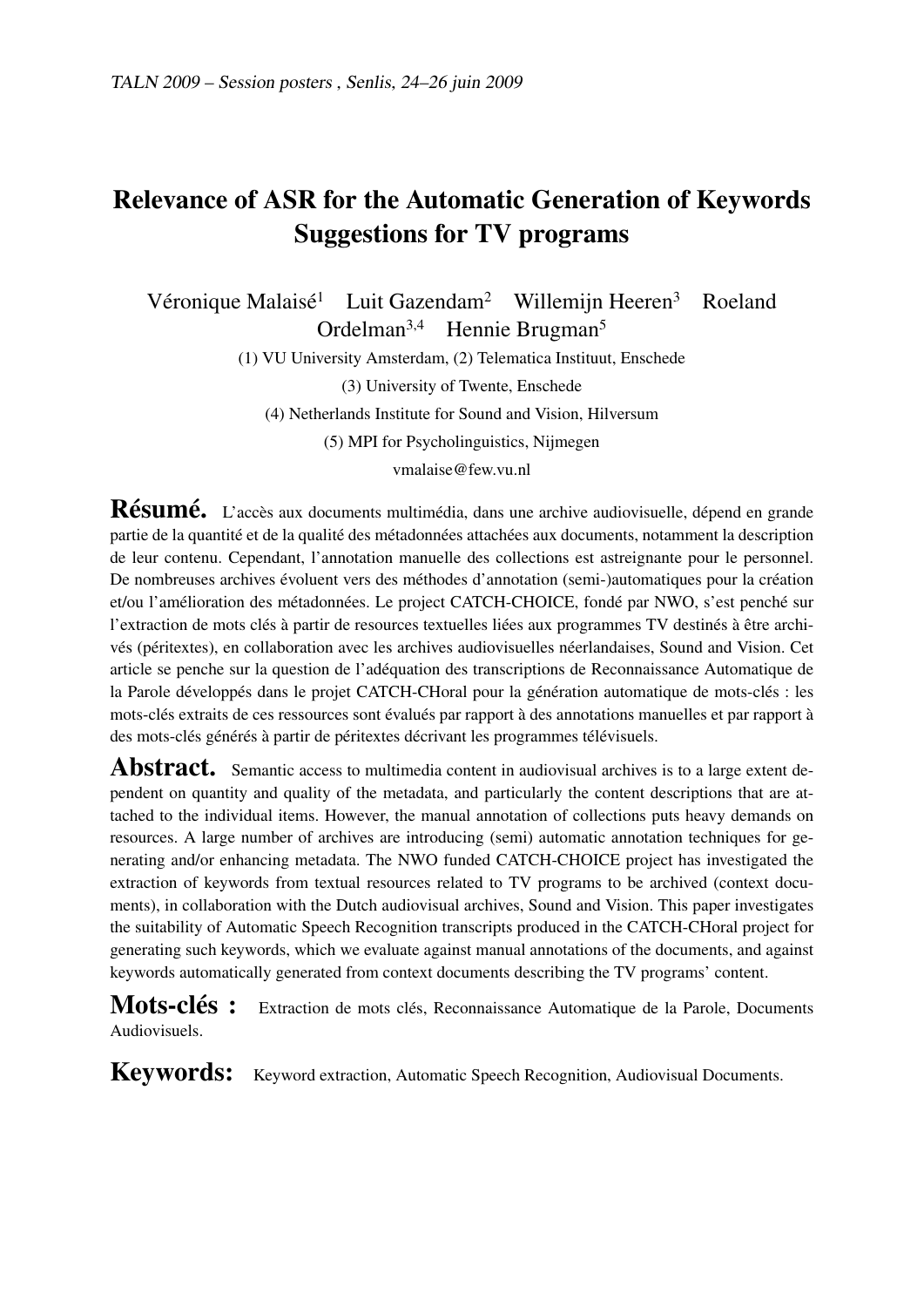### 1 Introduction

Improving semantic access to multimedia content in audiovisual (AV) archives is to a large extent dependent on quantity and quality of the metadata, and particularly the content descriptions that are attached to the individual items. However, given the growing amount of materials that are being created on a daily basis and the digitization of existing analogue collections, the traditional manual annotation of collections puts heavy demands on resources, especially for large audiovisual archives. One way to address this challenge, is to introduce (semi) automatic annotation techniques for generating and/or enhancing metadata : either by doing semantic analysis on the AV items themselves (e.g., automatic speech recognition technology (Kohler *et al.*, 2008) or visual concept detection (Smeulders *et al.*, 2000)) or on textual resources related to the AV items : context documents (e.g., online TV guides, broadcaster's websites or collateral data such as subtitles (Lespinasse & Bachimont, 2001)).

This paper investigates the suitability of Automatic Speech Transcripts as a source forautomatically generating keywords suggestions. We evaluated the results extracted from these documents (1) against manual annotation of the same set of data, and (2) against keywords suggestions extracted from more canonical written documents : online Websites describing the semantic content of TV programs form our corpus. This investigation combines research from two NWO-CATCH projects : CHOICE<sup>1</sup>, and CHoral<sup>2</sup>, in collaboration with the Netherlands Institute for Sound and Vision, the Dutch NAtional Audiovisual Archives<sup>3</sup>.

In addition to large quantities of audiovisual content (a.o. from Dutch public broadcasters) that are flowing in digitally on a daily basis, Sound and Vision is retrospectively digitizing thousands of hours of archival content. The automation of semantic annotation seems necessary to guarantee access to the content. In order to investigate how information from broadcasters' websites can be used for (semi) automatic content annotation, Sound and Vision started archiving these websites in the LiWa project<sup>4</sup>. In CHOICE, the textual content from such broadcasters' websites was used for recommending cataloguers terms from the Sound and Vision thesaurus (GTAA, see (Gazendam *et al.*, 2006), (Brugman *et al.*, 2008)).

Another source for keyword recommendation is the automatic analysis of the content itself, such as speech transcripts. Indeed, CHoral focuses on the use of automatic speech recognition (ASR) technology for indexing audiovisual documents, generally referred to as Spoken Document Retrieval (SDR). Speech recognition produces a word-level, textual representation of the audio, which –after conversion to an index– can be used for word-level search that retrieves the exact fragment in which a match for the query was found. In addition to using ASR to generate a time-stamped index for spoken word documents, it may also be useful for other purposes, such as keyword recommendation.

Whereas websites show a high level of abstraction over the content of the program (a few lines to some pages of textual description, underlining the broadcaster's opinion about the main focus of the program), the ASR transcripts are long documents, which do not follow the strict rules of written language, as they transcribe *speech*, and they are close to the *content level* of

<sup>1.</sup> http://www.nwo.nl/CATCH/CHOICE, funded by the Netherlands Organization for Scientific Research (NWO).

<sup>2.</sup> http://www.nwo.nl/CATCH/choral/, funded by the Netherlands Organization for Scientific Research (NWO) (2006-2010)

<sup>3.</sup> http://www.beeldengeluid.nl

<sup>4.</sup> http://www.liwa-project.eu/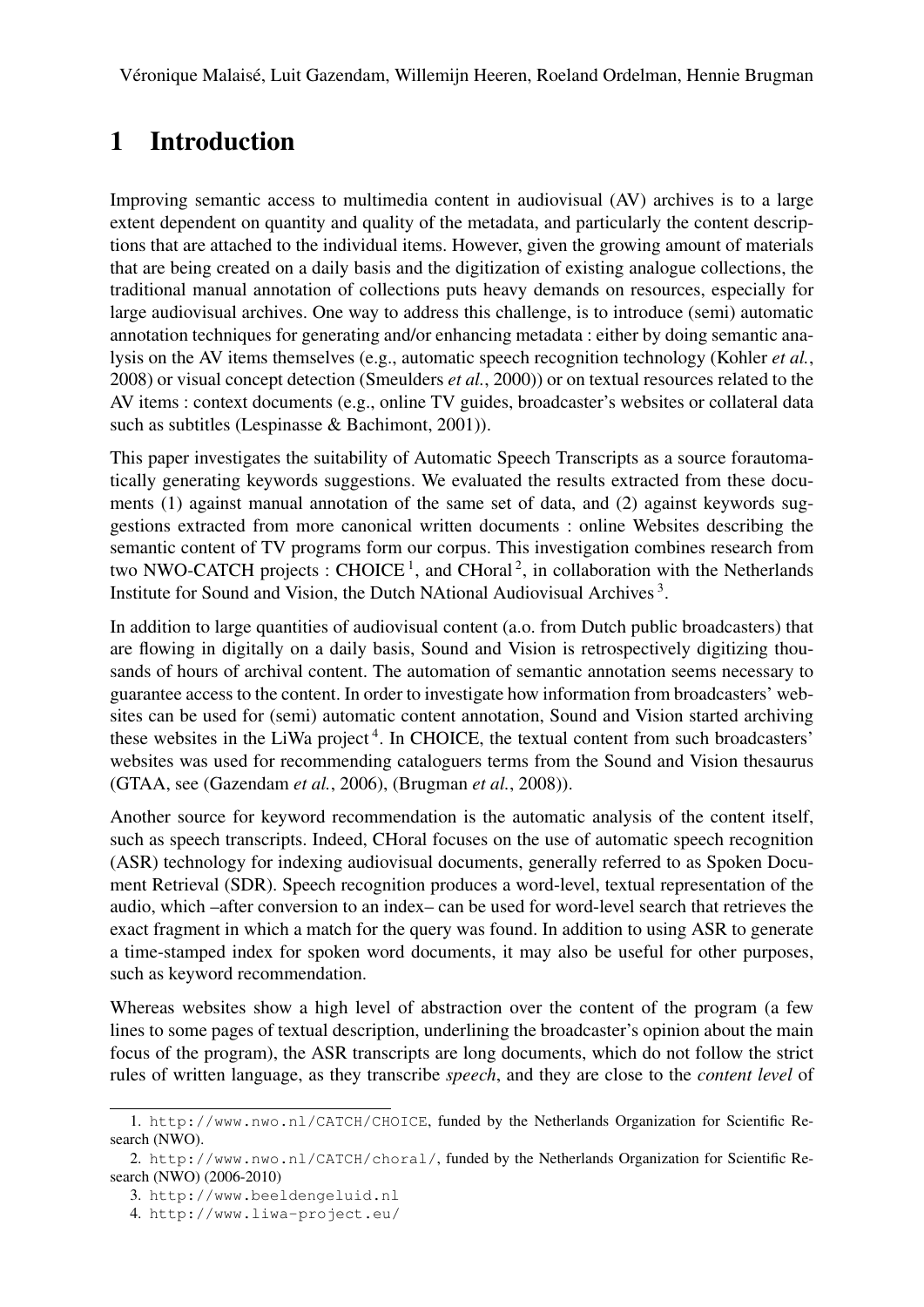the program itself. Indexes for audiovisual collections generated on the basis of ASR output are already being used as an alternative to standard metadata for searching spoken word documents.

In the use-case of a disclosed set of audiovisual documents provided by Sound and Vision, we discuss in this paper the usefulness of ASR transcripts for automatically generating keywordbased indexes for audiovisual documents. We use two sources of evaluation : (i) evaluation of the ASR-based keywords in terms of precision and recall against the manual annotations ; (ii) a comparison of this set with keywords suggestions generated from websites related to the TV programs (the approach investigated by CHOICE so far). This enables us to check the compatibility and complementarity of the two approaches for automatically generating multimedia documents' meta-data.

The remainder of the paper is organized as follows : in section 2 we present our pipeline for extracting keywords from textual resources related to TV programs. We then detail the ASR method that was used for this experiment in section 3. The experiment is presented in section 4 : the proposition of keywords that correspond to the in-house thesaurus of the Dutch AV archives, based on strings matched in the ASR transcript. We conclude the paper in section 5. We conclude the paper in section 5.

## 2 Keywords Recommendation

The extraction of keywords from textual resources has been implemented in several tools and platforms, which belong roughly to three categories : fully manual, semi-automatic and fully automatic. From a documentalist's point of view it is crucial that the extraction process does not put extra demands on the (already heavy) work load. Hence, keyword extraction systems that rely on fully manual input, such as the Annotea (Kahan & Koivunen, 2001) system, are not considered for our use case. Instead, the aim is to provide documentalists with a pre-processed list of recommended keywords from a controlled vocabulary. Semi-automatic annotation pipelines do not seem to be suitable either, although they keep a human intervention in the loop, as we wish to do. Tools from this category (like Amilcare (Ciravegna & Wilks, 2003)) help annotating the *textual documents* faster and better, but it would take an additional effort for Sound and Vision's cataloguers to annotate texts they will not archive. In our context, the documents to be annotated are the TV programs the texts *refer to*, not the texts themselves.

We opted for a fully automatic approach, such as used in the KIM system (Kiryakov *et al.*, 2005), that generates a list of keyword suggestions without human intervention. The cataloguers only need to *select* the items they consider relevant in the list. The top level of KIM's annotation ontology however, is fixed and cannot be changed. Sound and Vision's thesaurus, the GTAA, which we want our annotations to refer to (see section 4), has its own specific structure that does not comply to the model used in KIM. We therefore implemented the keyword extraction tool in GATE and co-designed the Apolda plugin<sup>5</sup>, described in the next section.

### 2.1 CHOICE's Keyword Extraction Setup

CHOICE's annotation pipeline, or automatic keywords extraction pipeline, consists of two main parts : a lookup module that generates annotations referring to strings in the processed text and a

<sup>5.</sup> http://apolda.sourceforge.net/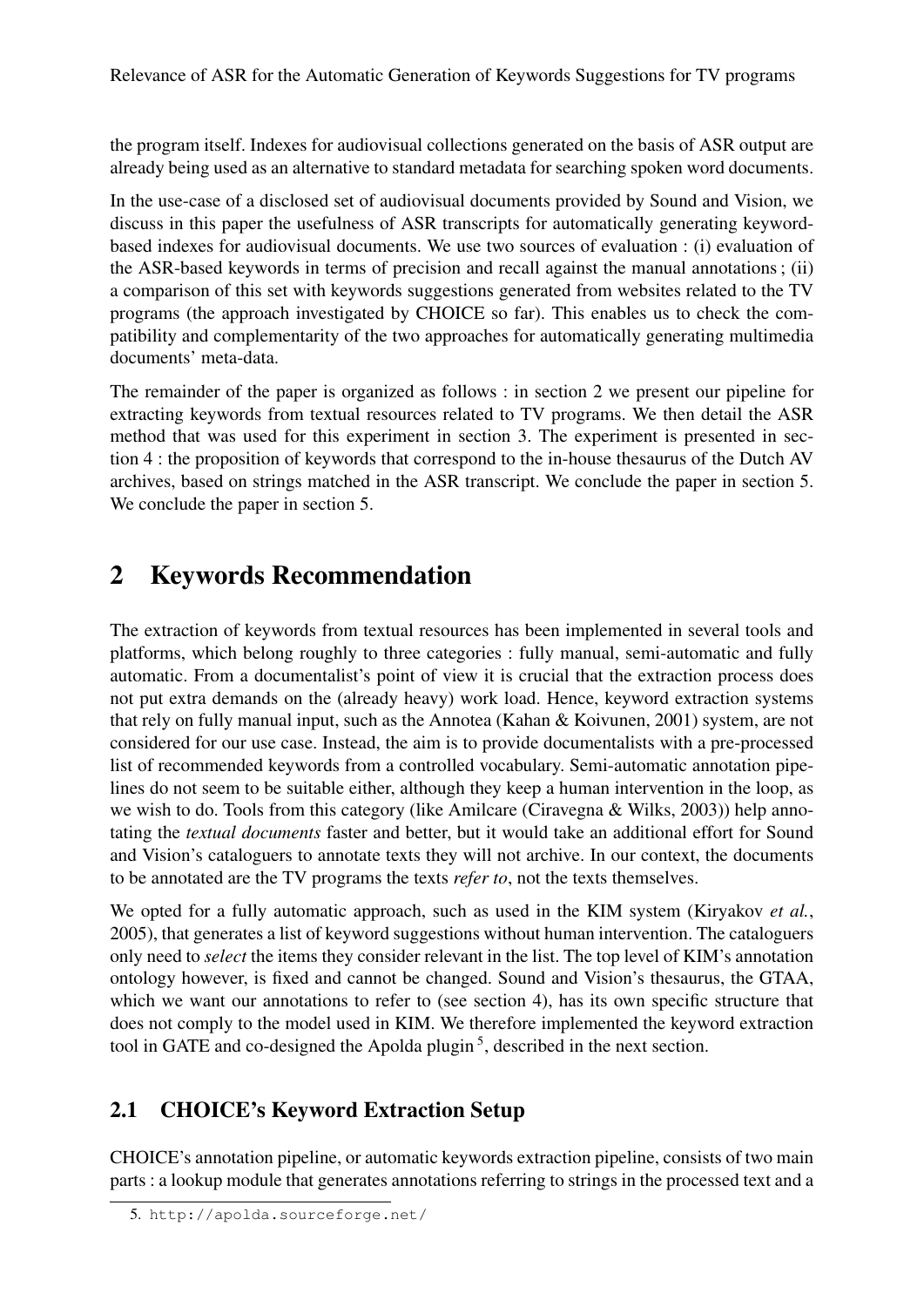ranking module. The lookup, done with the Apolda plug-in mentioned above, is based on simple string matching linked with some heuristics, like preferring the longest possible match for an annotation. Because the lookup does not include linguistic rules, it is language and domainindependent, and can also apply to textual resources that are not conform to standard written language (blogs on Internet or ASR transcripts for example). However, as simple string matching leads to synonymy and polysemy problems, ranking algorithms have to be implemented to filter out errors in the keywords proposition list. We have shown in (Malaisé *et al.*, 2007) that a ranking algorithm can be used as a Word Sense Disambiguation module. After comparing different methods based on the thesaurus' graph structure (Gazendam *et al.*, 2009), we found out that a classic tf.idf ranking performed equally good (although the generated lists are different). Therefore, for this experiment, we use the classic tf.idf ranking. tf measures the frequency of a possible keyword in a document, df is its frequency in the corpus taken into account (in our case a disclosed subset of the audiovisual archives, described in section 4).

# 3 Automatic Speech Recognition Setup

An alternative to broadcasters' websites for generating keyword recommendation is to use speech transcripts of the audiovisual content. Speech in audiovisual documents may represent the content of an item very well and, once converted from audio samples into a textual representation, could serve as a useful source for keyword selection. Different types of speech transcripts can be thought of : they may be generated manually in the production stage of the AV document (e.g., teleprompts, scripts, summaries) or afterwards (subtitles), or generated automatically using automatic speech recognition technology. In our use case, the Dutch SHoUT (Huijbregts, 2008) speech recognition toolkit is deployed. Its performance on the TRECVID2007 <sup>6</sup> data set that is used for our keyword selection experiments, is elaborately discussed in (Huijbregts *et al.*, 2007), but we will give a summary here.

The SHoUT transcription setup consists of Speech Activity Detection, speaker segmentation and clustering, and multi-pass speech recognition. During Speech Activity Detection speech is separated from non-speech segments. Especially in the broadcast domain, this step is important for filtering out e.g., music, environmental sounds, and long stretches of silence, before the audio is processed. Within the segments identified as speech, speaker segmentation and clustering is used to group intervals of speech spoken by the same speaker. Moreover, those clusters can be employed for model adaptation for, e.g., male versus female speakers, or individual speakers. The automatic speech recognition generates a 1-best transcript, in this case using acoustic models trained on 79 hours of read and spontaneous speech, and language models trained on 500 million words, mainly from newspaper texts. For each individual item, topic specific language models were created by interpolating item-specific models with a general background model. With state-of-the-art systems for speech activity detection and speaker clustering the automatic speech recognition output showed an average word error rate (WER) of 60.6%. Note that in comparison with ASR performance of WERs between 10 and 20% on broadcast news, error rates on the heterogeneous speech in the TRECVID data set (historical content, background noise, spontaneous speech) are much higher. This is taken to be due to remaining mismatches between the data and the models that were used.

Improvement of the ASR performance in such heterogeneous domains is not trivial, however,

<sup>6.</sup> The TRECVID 2007 data consists of content from the (Dutch) Sound and Vision Academia collection.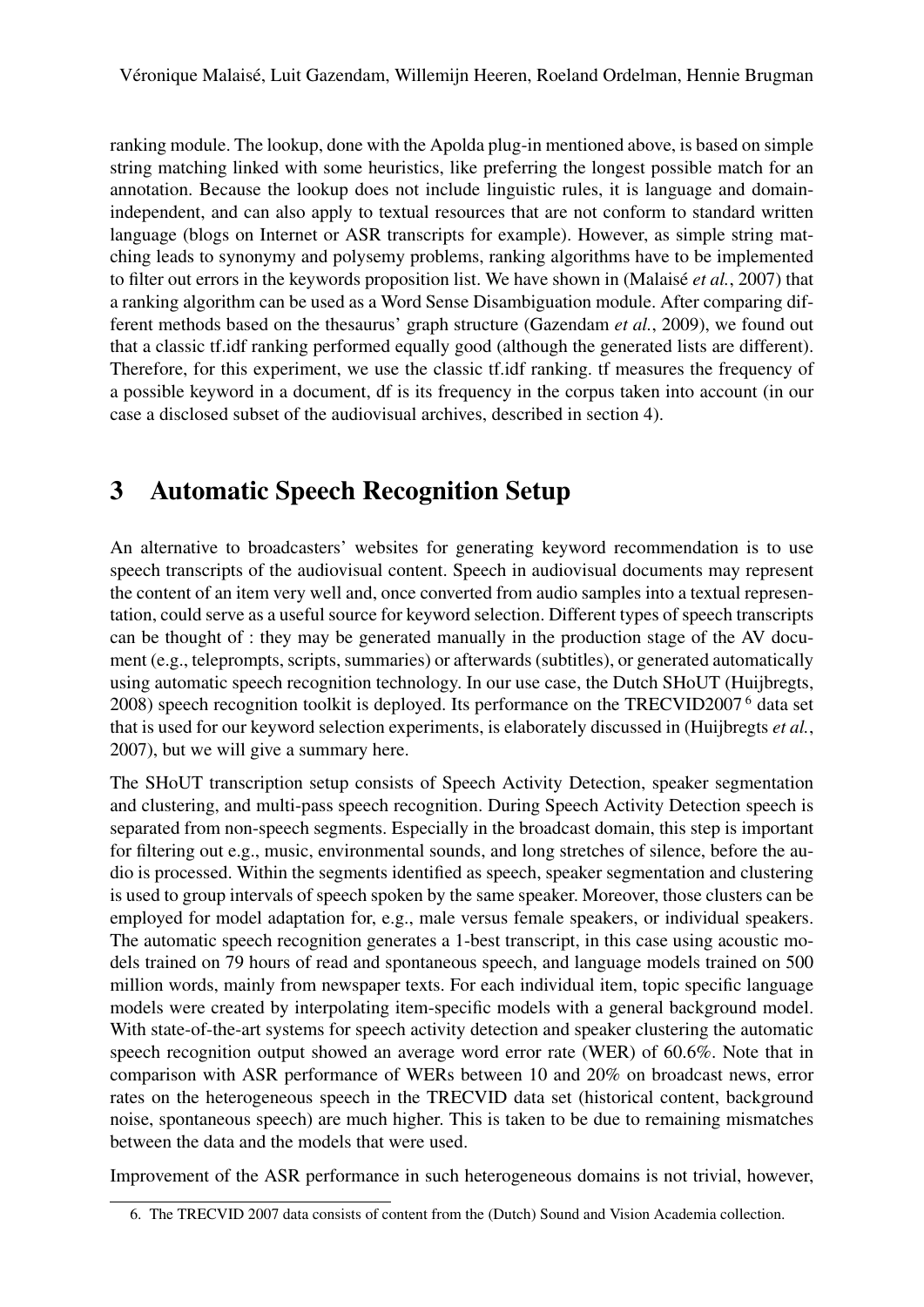Relevance of ASR for the Automatic Generation of Keywords Suggestions for TV programs

because it would require large amounts of text data that both match the characteristics of spontaneous speech and the topic of the broadcasts, which is hard to find. System performance is comparable to ASR performance on other (non-Dutch) collections of more spontaneous speech materials, such as the National Gallery of the Spoken Word collection (Hansen *et al.*, 2005), and the MALACH interview collection (Byrne *et al.*, 2004).

### 4 Experiment

To evaluate the suitability of ASR transcripts for annotating TV programs with keywords from a given thesaurus, we ran the experiment detailed below.

#### 4.1 Material

The Academia collection of TV programs<sup>7</sup> has been cleared from intellectual property rights by Sound and Vision in order to create an open accessible collection for educational and research purposes. This collection is a subset of the Sound and Vision's catalogue, and has therefore been manually annotated by professional cataloguers. This set has been subject to the TREC-VID 2007 competition. We use in this experiment a set of 110 documents from this Academia collection, which has been processed by the ASR system described in section 3. In a second step, to compare the results of the keywords suggestion based on this source with our previous experiments, we also looked for the corresponding set of Website descriptions. Unfortunately, we could only find 13 Website texts corresponding to Academia's TV programs as some broadcaster's websites do not archive the descriptions of their programs. This low number is due to the variety of genres that can be found in this corpus ; our previous experiments were taking only documentaries into account, which have extensive textual descriptions that can date back several years. Therefore the suitability of the websites' text as source for generating keywords is highly correlated to the TV program's genre.

The keywords lists that are generated correspond to the controlled vocabulary used for manual indexing at Sound and Vision : the GTAA thesaurus. GTAA is a Dutch acronym for "Common thesaurus for Audiovisual Archives" ; it contains about 160 000 terms, divided in different facets. In this experiment, we only take into account keywords from the facet describing the subject of a TV program, which contains about 3800 preferred terms and 2000 non-prefered terms, *i.e.* other words that correspond to the same notion or term. We added to these sets a list of synonyms computed from online dictionaries and the singular forms of the terms (which are mostly represented in the plural form, following the recommendation of the ISO 2788 :1986), from the CELEX lexical resource (Baayen *et al.*, 1995). Our documents and thesaurus are in Dutch.

#### 4.2 Evaluation Metrics

The evaluation of the keywords suggestion based on the strict (i.e. classic) measure of precision and recall is not doing justice to the usability of these lists : suggestions that are different from

<sup>7.</sup> Dutch news magazines, science news, documentaries, educational programs and archival video, see http: //www.academia.nl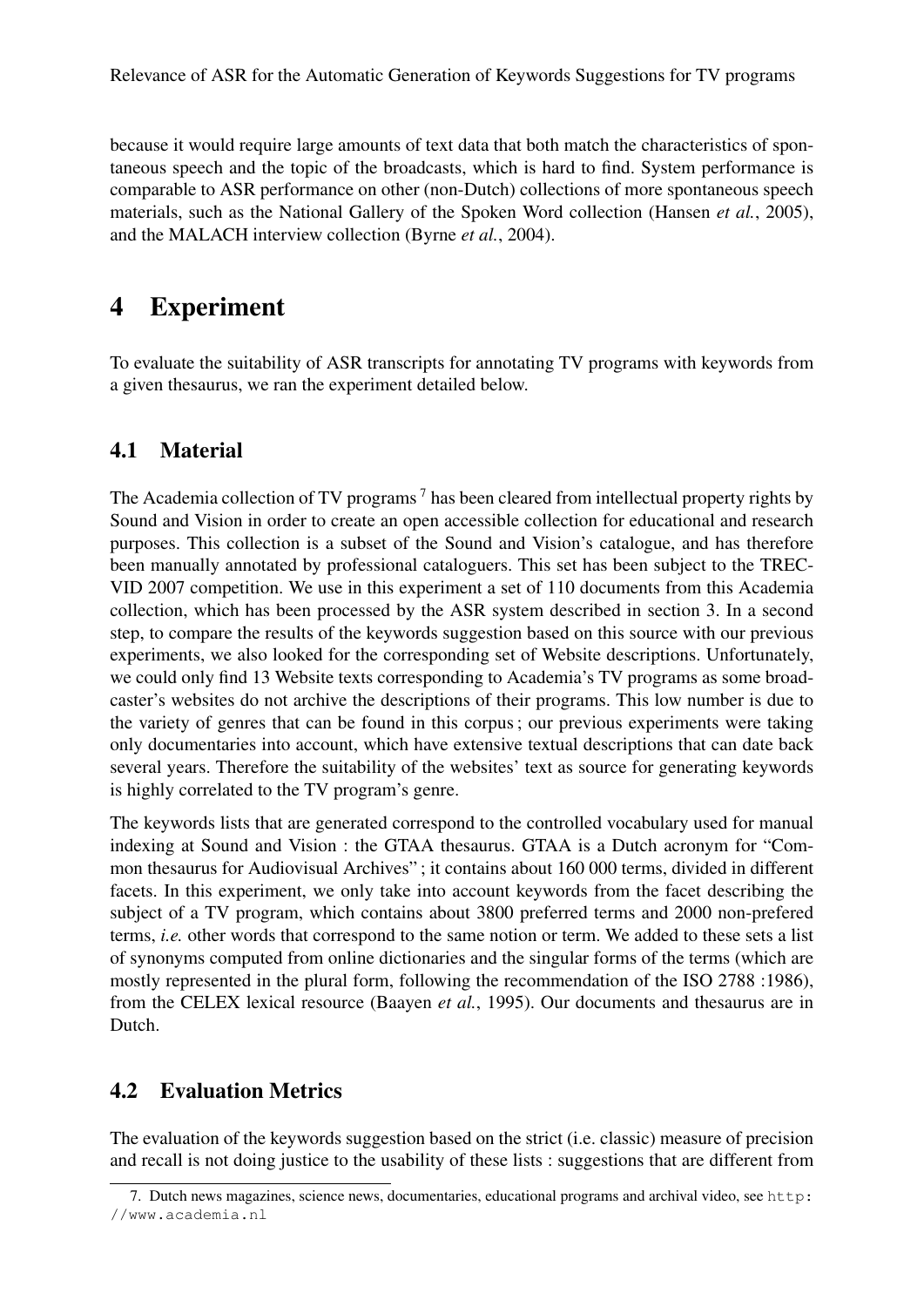the manually assigned keywords are sometimes relevant. This can be compared with the typical values of inter-cataloguer consistency, which range from 13% to 77% (with an average of 44%) when a controlled vocabulary is used (Leininger, 2000) : two cataloguers would, to a large extend, not agree with each other's annotations. The topology of disagreement shows that a portion of these differences are small semantic differences. To reduce the shortcomings of an evaluation based on a strict string-based comparison, we also performed a second type of evaluation according to the research of Medelyan and Witten (Medelyan & Witten, 2005). Their adapted measure of precision and recall takes a semantic distance into account : suggested keywords (extracted automatically) and manually assigned ones that have one thesaurus relationship between them are also counted as correct. Hence, if the keyword selected by the cataloguer is *Salsa* and we propose *Latin American Music*, we consider the suggestion as *semantically correct*.

Hence we have used the following evaluation scheme : (1) classic and semantic precision and recall of the ASR-based keywords suggestion against manually assigned ones (for 110 items), (2) comparison of these precision and recall measures with the ones of the keywords suggestions extracted from online websites related to the same TV programs (for 13 items only).

#### 4.3 Results

Strict Precision and Recall of the ASR and Context Documents-based Keywords Suggestions Table 1 shows the "strict" precision, recall and F-score of the keywords suggestions, both the keywords generated from ASR transcripts and from context documents. Examples of such keywords (translated from Dutch) are :

- Keywords from cataloguers : Plane Industry, Planes, Aviation ;
- Keywords from ASR : Men, Passports, Cities, Aiports, Lakes, Airplanes, Young men, Co- $\mathrm{lor}^{\,8}$  ;
- Keywords from Context documents : Factories, Interview, Fighters (Planes), Hunters, Armed forces, Models, Airplanes, Seas, People,, Documentaries, Bees, Bombardments, Cameras<sup>9</sup>.

The measures are evaluated against the cataloguer's manually assigned keywords. The table displays the general trends of the Figure  $1^{10}$  : the values for the ranks 1, 3, 5 and 10. The scores are quite low, but the results from the ASR files are comparable to the ones from the context documents. These two sources for generating keywords have opposite shortcomings : the ASR files are very long, hence jeopardizing the precision of the results, whereas the context documents are very short, generating only few keywords  $11$  and leading to a low recall.

Besides these three measures, we also evaluated the *proportion* of retrieved keywords : the number of keywords that should be proposed (*i.e.* the ones selected by the professional cataloguers) and that indeed figure in the list of propositions. This time, it is much higher for the ASR set than those based on the context documents. This proportion ranges, when not null, from 25% to 80% and is higher than the Apolda-based set for all but two cases. The Apolda-based set ranges from 12.5 to 33%, except for one case where the annotation consists of only one keyword, which happens to be part of the context document, and is null in 5 of the 13 cases. These numbers seem to hint that the cataloguers take more inspiration in what is said in the TV program to annotate than in the texts provided by broadcasters for describing them.

<sup>8.</sup> Non exhaustive list.

<sup>9.</sup> Non exhaustive list.

<sup>10.</sup> The Figure represents the values of the f-measure in percentages, for ranks one to ten.

<sup>11.</sup> A text of a few lines only has few chances to contain strings that refer to GTAA terms.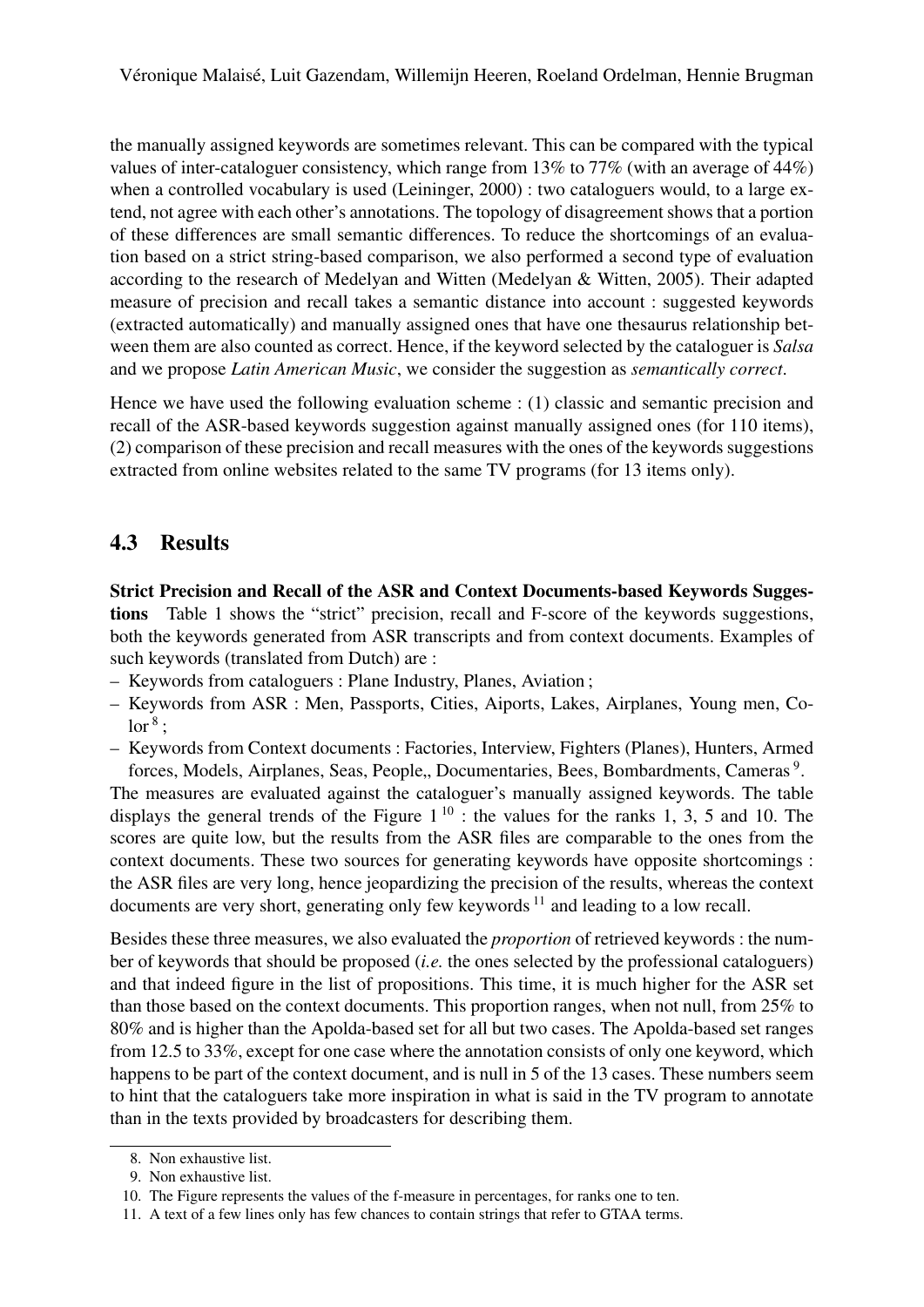| Relevance of ASR for the Automatic Generation of Keywords Suggestions for TV programs |  |  |  |
|---------------------------------------------------------------------------------------|--|--|--|
|---------------------------------------------------------------------------------------|--|--|--|

| <b>ASR</b>               | @1         | @3   | @5   | @10  |
|--------------------------|------------|------|------|------|
| precision                | 0.22       | 0.17 | 0.14 | 0.09 |
| recall                   | 0.07       | 0.13 | 0.18 | 0.24 |
| F-score                  | 0.11       | 0.15 | 0.16 | 0.14 |
| <b>Context documents</b> | $\omega$ 1 | @3   | @5   | @10  |
| precision                | 0.23       | 0.18 | 0.14 | 0.13 |
| recall                   | 0.02       | 0.06 | 0.08 | 0.22 |
| F-score                  | 0.04       | 0.09 | 0.10 | 0.16 |

TABLE 1 – Classical evaluation of ASR and Context Documents based keywords, over 110 documents



FIGURE 1 – The f-measure for the ASR-based keywords and context document-based keywords, over 110 documents

Precision and Recall for the Two Sets of Extracted Keywords with Semantic Distance Table 2 shows that we improve the results when we allow a distance of one thesaurus relationship between the extracted keyword and the manual annotation of reference. If we look for example at the precision and recall @5 of the ASR-based keywords, we see that on average 1 in 5 suggestions is semantically correct and that we retrieve one third of the keywords in the catalogue description. We get similar results for the set generated from the context documents, despite the fact that the context documents on average are less than a tenth of the ASR text in length.

These results are worse than the ones of previous experiments on context documents (Malaisé *et al.*, 2007) ; the reason for this low performance is the fact that the context documents taken into account here are short, hence giving few hits and few context to each other to generate a good ranking. The ASR have the inverse shortcoming : the files are very long, hence, the ranked precision and recall achieve about the same score as the context documents-based keywords suggestion. In the latter case, a more fine grained ranking algorithm would possibly give better results. But in either case, it is quite interesting to see that in this realistic setting (for most archived programs the available context documents are short), the ASR gives results of equivalent quality as the context documents. ASR is also an interesting alternative for the generation of keywords, even though it is error prone, because it enables to generate annotations from the tv programs' content itself, not on context information which might not be archived or accessible anymore.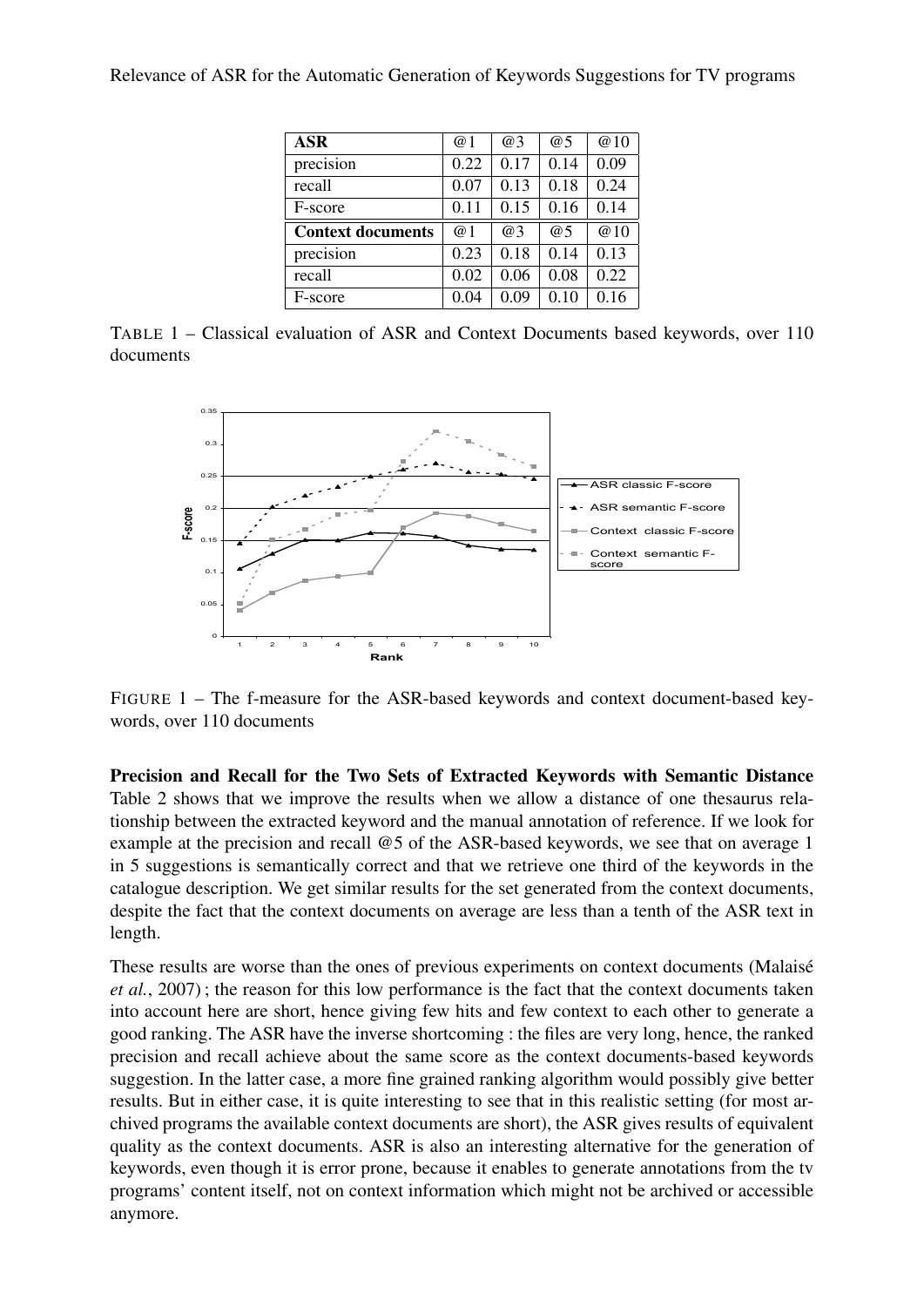#### Véronique Malaisé, Luit Gazendam, Willemijn Heeren, Roeland Ordelman, Hennie Brugman

| ASR                      | @ 1        | $\omega$ 3 | @5   | @10  |
|--------------------------|------------|------------|------|------|
| semantic precision       | 0.25       | 0.23       | 0.21 | 0.17 |
| semantic recall          | 0.10       | 0.21       | 0.31 | 0.44 |
| semantic F-score         | 0.15       | 0.22       | 0.25 | 0.25 |
| <b>Context documents</b> | $\omega$ 1 | @3         | @5   | @10  |
| semantic precision       | 0.23       | 0.28       | 0.25 | 0.20 |
| semantic recall          | 0.03       | 0.12       | 0.16 | 0.39 |
| semantic F-score         | 0.05       | 0.17       | 0.20 | 0.26 |

TABLE 2 – Semantic evaluation of ASR and Context Documents based keywords, over 13 documents

Discussion The fact that the precision and recall figures are equivalent for the two sets is due to the fact that the ASR is producing long lists of possible keywords that contain a small number of correct ones, whereas this proportion is higher for the context documents, although they generate only small lists. In the case of ASR, the challenge lies in finding the most relevant (and correct) suggestions at the top of the list, as the ASR-based keyword suggestions contains a higher number of keywords from the reference set (made by the cataloguers). This observation stresses the fact that the ranking algorithm is the crucial part of our keyword suggestion pipeline, especially in the case of using ASR as a basis for keyword suggestions.

# 5 Conclusion

In this paper we evaluated the suitability of automatic speech recognition transcripts as a textual source for automatic keyword suggestion. This approach has the benefit that it can also be used for keyword suggestion when audiovisual documents cannot easily be connected to collateral textual context, e.g., on the web. A possible caveat when using speech recognition technology could be that transcription accuracy varies a lot across collections, ranging form 10−20% Word Error Rate in the broadcast news domain to above 50% in more difficult domains (heterogeneous spontaneous speech, historical recordings). Especially for the latter category, transcript error rates might simply be too high to be useful for keyword suggestion.

To get an idea of the value of ASR transcripts for our purpose we compared its use with that of available text documents associated with the broadcasts. The analysis of context documents showed good results in a previous study on documentary programs. For these documentaries, the context documents were broadly available, each containing also a lot of relevant information for our purpose. However, we have seen that this might not always be the case : for the Academia collection we were able to find only 13 context documents for our corpus of 110 broadcasts. Furthermore, the average length of these context documents was much shorter than for the study on documentary programs. It shows that in practice it is hard to find textual data usable for the suggestion of keywords for audiovisual documents.

The present experiment showed that the actual value of the context documents for keyword suggestion was not better than ASR output. Although the context documents attain similar performance with much less information, the total amount of good suggestions contained by the ASR lists is larger. The problem is that the number of wrong suggestions is also larger, so the ratio's in terms of precision, recall and F-score are the same for the context documents and the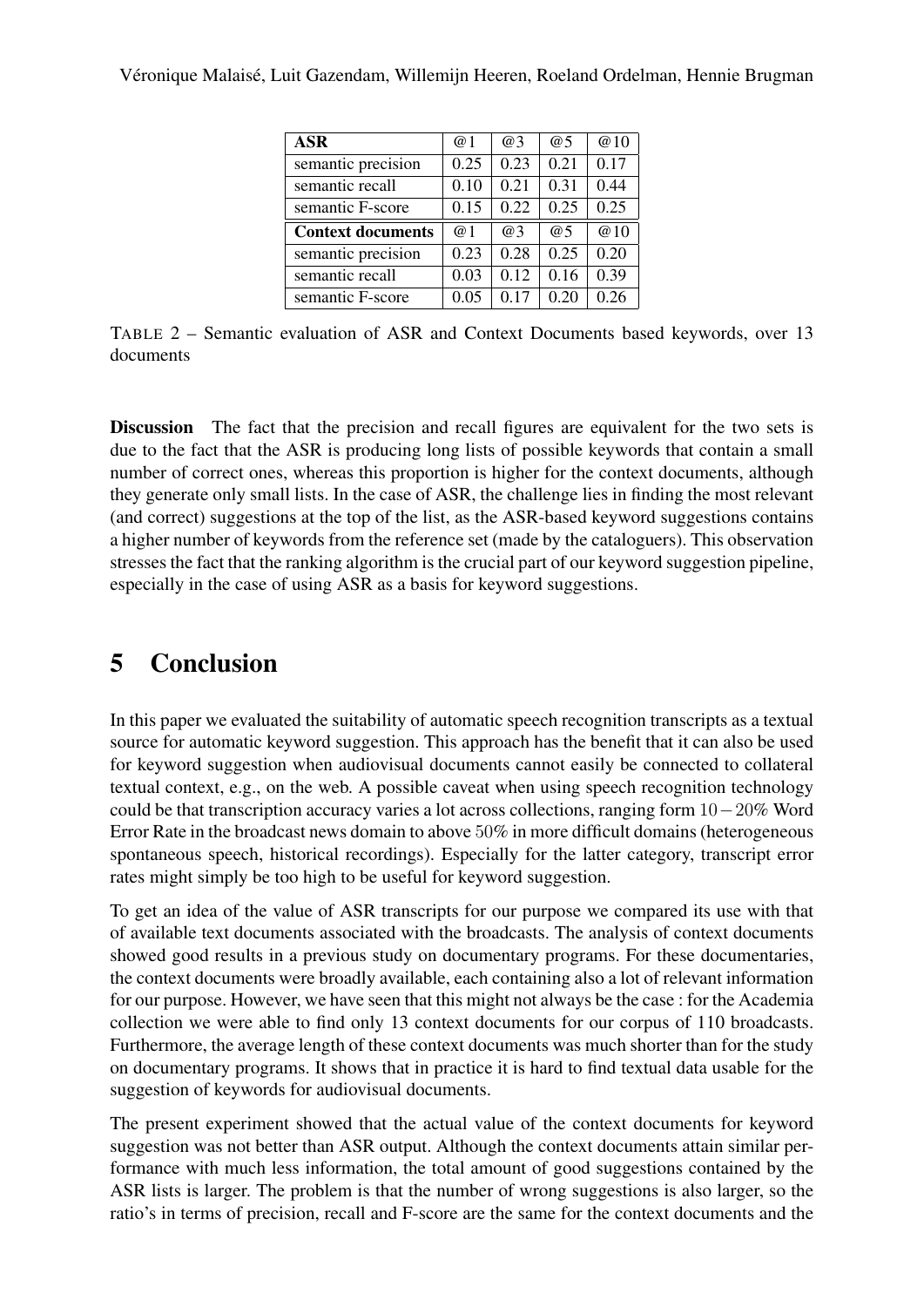ASR output. This means that there is ground for improvement in the form of better ranking algorithms. This is an interesting option for further research. Another way of improvement could be optimization of the ASR engine itself. The system setup used for these experiments was not optimized towards recognition of the GTAA thesaurus terms.

There is also ground for improvement for the context documents, but the possible gain is smaller as the length of their suggestion lists is smaller : the recall of their total suggestion list is lower than for the ASR. In general we can conclude that ASR transcripts seem to be a useful alternative for keyword suggestion. Even though the precision and recall numbers are generally not very high, they still seem valuable, especially when no other text sources are available, which actually may be quite common. For situations where long context documents can be found, keyword extraction and ranking performed on these context documents should still be preferred.

## Acknowledgements

This paper is based on research funded by the NWO program CATCH (http://www.nwo. nl/catch) and the EU FP7 project Living Web Archives (http://liwa-project.eu).

### Références

BAAYEN R. H., PIEPENBROCK R. & GULIKERS L. (1995). *The CELEX Lexical Database*. Philadelphia, PA : Linguistic Data Consortium, University of Pennsylvania, (release 2) [cdrom] edition.

BRUGMAN H., MALAISÉ V., GAZENDAM L. & SCHREIBER G. (2008). The documentalist support system : a web-services based tool for semantic annotation and browsing. Semantic Web Challenge track of the International Semantic Web Conference 2008 (ISWC 2008).

BYRNE W., D.DOERMANN, FRANZ M., GUSTMAN S., HAJIC J., OARD D., PICHENY M., PSUTKA J., RAMABHADRAN B., SOERGEL D., WARD T. & ZHU W.-J. (2004). Automatic recognition of spontaneous speech for access to multilingual oral history archives. *IEEE Transactions on Speech and Audio Processing*, 12(4), 420 – 435.

CIRAVEGNA F. & WILKS Y. (2003). *Annotations for the Semantic Web*, volume 1, chapter Designing Adaptive Information Extraction for the Semantic Web in Amilcare. IOS press.

GAZENDAM L., MALAISÉ V., DE JONG A., WARTENA C., BRUGMAN H. & SCHREIBER G. (2009). Automatic annotation suggestions for audiovisual archives : Evaluation aspects. *Interdisciplinary Science Reviews*, p. In press.

GAZENDAM L., MALAISÉ V., SCHREIBER G. & BRUGMAN H. (2006). Deriving semantic annotations of an audiovisual program from contextual texts. In *Proceedings of First International workshop on Semantic Web Annotations for Multimedia (SWAMM 2006)*.

HANSEN J., HUANG R., ZHOU B., DEADLE M., DELLER J., GURIJALA A. R., KURIMO M. & ANGKITITRAKUL P. (2005). Speechfind : Advances in spoken document retrieval for a national gallery of the spoken word. *IEEE Transactions on Speech and Audio Processing*, 13(5), 712–730.

HUIJBREGTS M. (2008). *Segmentation, Diarization and Speech Transcription : surprise data unraveled*. PhD thesis, University of Twente.